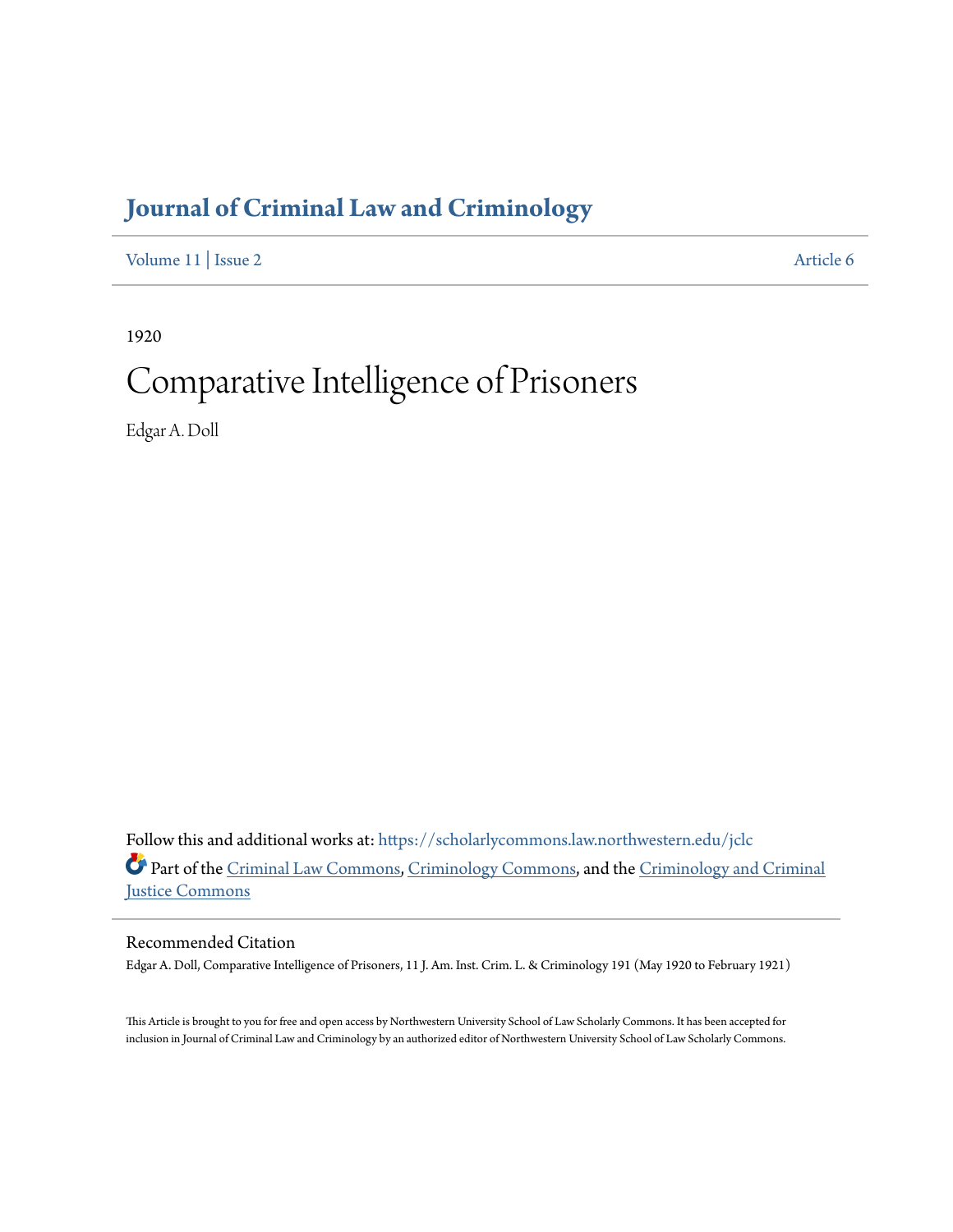## **THE** COMPARATIVE INTELLIGENCE OF PRISONERS

#### EDGAR A. **DOLL'**

The State Board of Control of Institutions and Agencies of the State of New Jersey has authorized Commissioner Burdette G. Lewis to institute a program of psychiatrical and psychological examining in the correctional institutions of New Jersey. The following report is based on the initial results of applying the Army Group Intelligence Test Alpha to nearly one thousand prisoners in the New Jersey State Prison as the first results of the psychological program. Publication is approved by the Commissioner of Institutions and Agencies of New Jersey in order to secure discussion of findings for the benefit of further investigations and institutional administration.

#### I. ARMY GROUP **TEST** ALPHA

Psychological examining was initiated at the New Jersey State Prison in February, 1919. A total of 839 prisoners have been examined with the Army Group Intelligence Test Alpha prior to July 1, 1919. This is the group test used for the examination of literate army recruits. The statistical results of these examinations are presented in Table I. In this table the first column indicates the score-intervals. The second column shows the number of men at each score-interval. The third column shows the percentage of men at each score-interval. The fourth column shows the percentage at each score-interval and below, that is, the summation of all cases from the lowest scores to the highest scores. The distribution of scores is represented graphically in Plate 1. On this plate is also shown the graphic distribution of 6,541 white draft recruits of the September draft at Camp Dix, New Jersey. The distribution of letter-grade scores of this draft are identical with the distribution of  $1,500,000$  recruits in the army as a whole.<sup>2</sup> The curve is, therefore, representative not only of the State of New Jersey, but also of the army as a whole. The Beta subjects (illiterate recruits) of this draft are represented on this curve as Alpha scores below 15 (the D-or Alpha-illiterate army grade). This makes possible a

'Psychologist, New Jersey Department of Institutions and Agencies. 2Based on data from *Army Mental Tests,* Washington, **D.** C., Nov. 22, **1918, p.** *5.*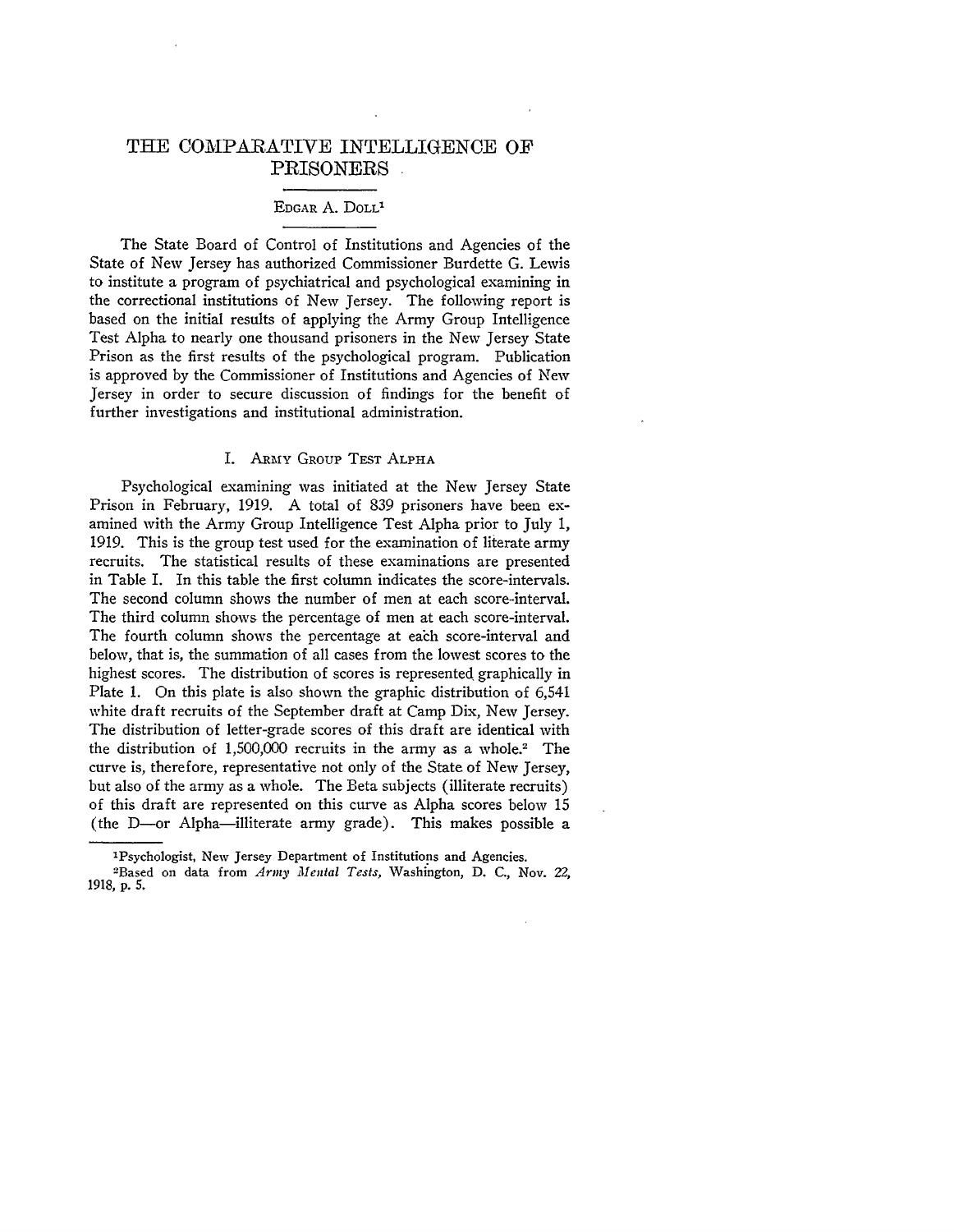Ņ

direct comparison of the army mentality with the prison mentality, since illiterate prisoners were not given the Beta (illiterate) examination. In comparing the prison curve with the army curve, however, certain cautions must be observed as outlined below.

#### TABLE I

|                    |        |             |                            | Distribution of Scores in Alpha Applied at the New Jersey State Prison |                      |                      |                            |
|--------------------|--------|-------------|----------------------------|------------------------------------------------------------------------|----------------------|----------------------|----------------------------|
| Alpha<br>Score     | Number | Per<br>Cent | Sum-<br>mation<br>Per Cent | Alpha<br>Score                                                         | Number               | Per<br>Cent          | Sum-<br>mation<br>Per Cent |
| $0, \ldots, 130$   |        | 15.5        | 15.5                       | $100 - 104 \ldots$                                                     | 8                    | 9.                   | 93.0                       |
| $4. \ldots$<br>1-  | 91     | 10.8        | 26.3                       | $105 - 109$                                                            | 9                    | $1.2\,$              | 94.2                       |
| $5-$<br>$9 \ldots$ | 76     | 9.1         | 35.4                       | $110 - 114$                                                            | 4                    | .5                   | 94.7                       |
| $10 - 14$          | 50     | 5.9         | 41.3                       | $115 - 119$                                                            | 8                    | 9.                   | 95.6                       |
| $15 - 19$          | 32     | 3.9         | 45.2                       | $120 - 124$                                                            | 8                    | و.                   | 96.5                       |
| $20 - 24$          | 35     | 4.1         | 49.3                       | $125 - 129 \ldots$                                                     | 7                    | .9                   | 97.4                       |
| $25 - 29$          | 33     | 4,0         | 53.3                       | $130 - 134$                                                            | 2                    | $\cdot$ 3            | 97.7                       |
| $30 - 34$          | 34     | 4.0         | 57.3                       | $135 - 139$                                                            | 3                    | $\cdot$ 3            | 98.0                       |
| $35 - 39$          | 35     | 4.2         | 61.5                       | $140 - 144$                                                            | 4                    | .5                   | 98.5                       |
| $40 - 44$          | 37     | 4.4         | 65.9                       | $145 - 149$                                                            | 1                    | $\cdot$              | 98.6                       |
| $45 - 49$          | 27     | $3.2\,$     | 69.1                       | $150 - 154$                                                            | 3                    | .4                   | 99.0                       |
| $50 - 54$          | 26     | 3.2         | 72.3                       | $155 - 159$                                                            | $\overline{c}$       | .1                   | 99.1                       |
| $55 - 59$          | 37     | 4.3         | 76.6                       | $160 - 164$                                                            | 1                    | .1                   | 99.2                       |
| $60 - 64$          | 21     | 2.4         | 79.0                       | $165 - 169 \ldots$                                                     | $\ddot{\phantom{0}}$ | $\ddot{\phantom{0}}$ | $\ddotsc$                  |
| $65 - 69$          | 22     | 2.7         | 81.7                       | $170 - 174$                                                            | 3                    | .4                   | 99.6                       |
| $70 - 74$          | 16     | 1.9         | 83.6                       | $175 - 179$                                                            | 1                    | .2                   | 99.8                       |
| $75 - 79$          | 16     | 1.9         | 85.5                       | $180 - 184$                                                            |                      | .1                   | 99.9                       |
| $80 - 84$          | 16     | 2.0         | 87.5                       | $185 - 189$                                                            | 1                    | 1.                   | 100.0                      |
| $85 - 89$          | 15     | 1.8         | 89.3                       | $190 - 194$                                                            | 1                    | .1                   | 100.0                      |
| $90 - 94$          | 13     | 1.5         | 90.8                       |                                                                        |                      |                      |                            |
| $95 - 99$          | 11     | .1.3        | 92.1                       | $Total$ 839                                                            |                      |                      |                            |

The following facts are evident from an inspection of the table and curves:

1. Forty-one per cent of the prisoners obtain scores below **15.** This indicates a degree of literacy below that of the third school grade and constitutes failure in this examination. Some of these failures are due to unwillingness to take the examination seriously, but individual examination and questioning indicate that the number is very small. This percentage of practical illiteracy is 3.6 per cent greater than in the army recruits with whom the prisoners are compared.

2. The average score is 25 points. This average score is 15 points below the average of recruits in the army, but, as will subse- quently be shown, is much influenced by disproportionate numbers of

192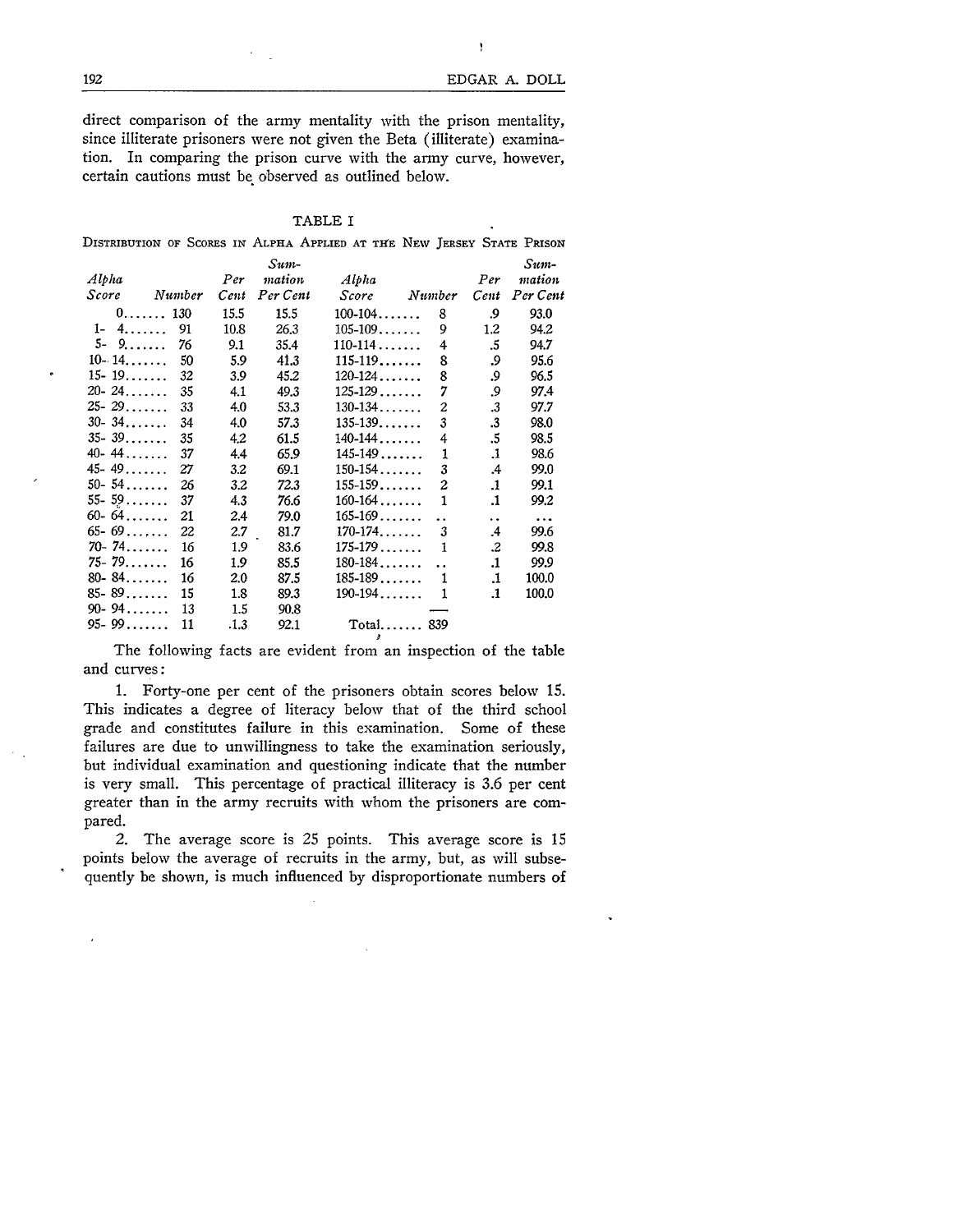#### INTELLIGENCE OF PRISONERS

 $\mathcal{P}_\mu$ 

J,



negroes and foreigners in the prison who tend to obtain very low scores in any mental examination.

3. A small percentage of prisoners (7 per cent) obtain scores equivalent to those of typical army officers (above 105 points), as compared with 13 per cent of recruits.

4. Comparing the prison scores as a whole with the army scores as a whole, disregarding the excessive number of negroes and low-

193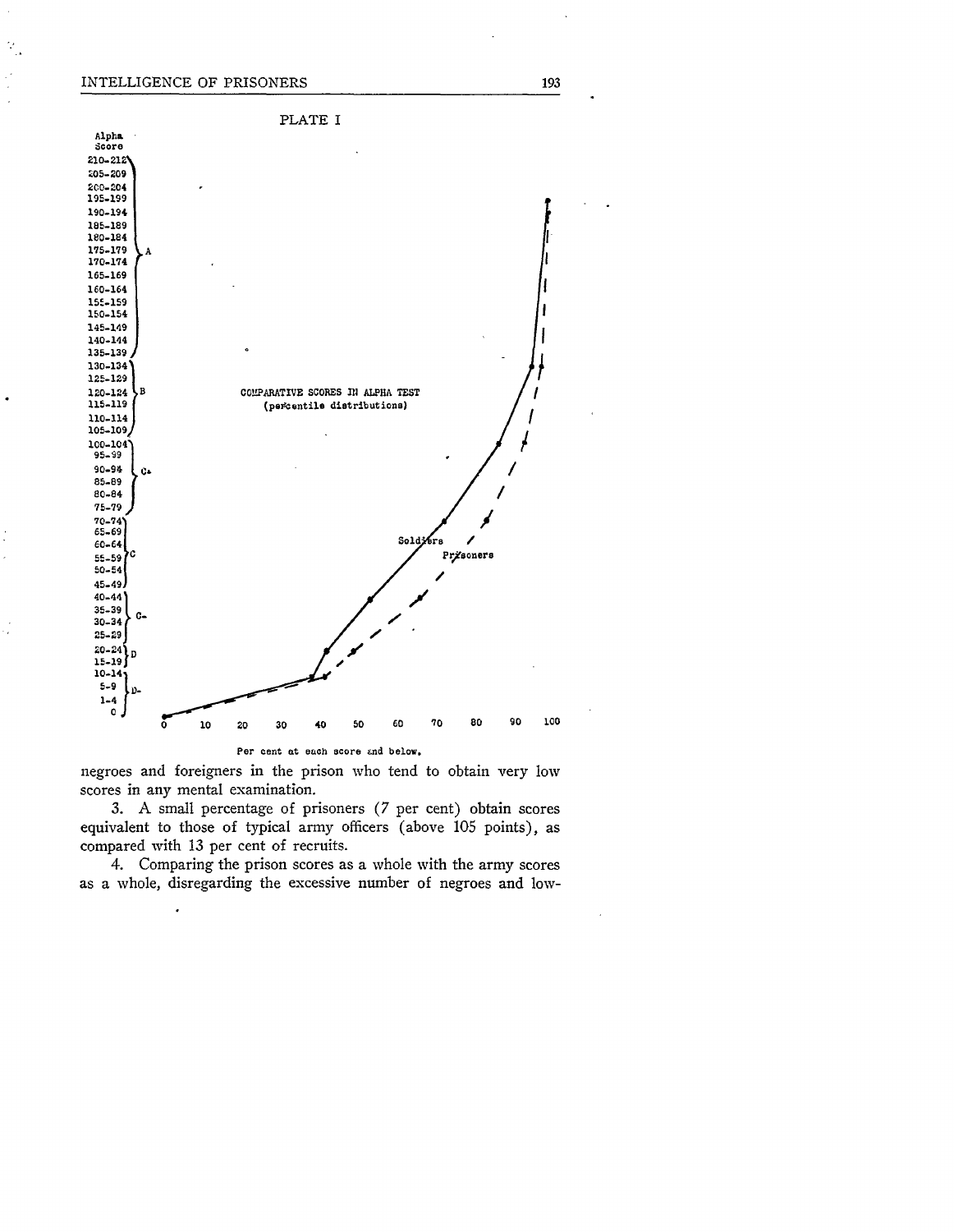grade foreigners, we observe that the lowest 50 per cent of prisoners equal the lowest 40 per cent of draft recruits, while the highest 10 per cent of prisoners do not exceed the highest 25 per cent of draft recruits; that is to say, the prison population as a whole is somewhat inferior in intelligence to the army population as a whole, if we disregard the heavy proportion of negroes and low-grade foreigners in the prison. This army curve includes no negroes, while the prison curve includes about 25 per cent negroes, who tend to score below whites in this examination.

#### II. SELECTIVE INFLUENCES

As intimated above, the distribution of scores in the prison is not strictly, comparable with the distribution in the army for the fol- 'lowing reasons:

**1.** About 25 per cent of these prisoners are low-grade foreigners and about 25 per cent are negroes. It was demonstrated in the army that negroes and certain classes of foreigners, notably southern Italians and provincial Russians, are of distinctly inferior mentality when compared with the native white population in this country. For example, while the average mental age of native white recruits proved to be about 13 years, the average mental age of northern negroes and southern Italians proved to be only about 10 years.<sup>3</sup>

2. The proportion of foreigners and negroes in the prison as compared with the adult male population in this State is shown in Table II. The first column in this table indicates nationality and color. The second column indicates the number of prisoners for each nationality and color, as obtained from the New Jersey State Prison Annual Report of 1917. The third column indicates the percentage of nationality and color with respect to the total prison population. The fourth column indicates the percentage of nationality and color for the adult male population of the State as a whole as obtained from the 1910 United States Census. The fifth column indicates the ratio of nationality and color in the prison as compared with nationality and color in the State as a whole. For example, the first line of this table reads as follows: Sixty-nine prisoners were born in Austria-Hungary and constitute 6.5 per cent of the total prison population as compared. with 3.4 per cent, which is the proportion of Austria-Hungarians in the State as a whole; therefore, there are 1.9 times as many

<sup>3</sup>The arguments and data by means of which this conclusion is obtained are presented in an article entitled *"The Average Mental Age of Adults,"* by Edgar A. Doll, in the Journal of Applied Psychology, Dec., 1919.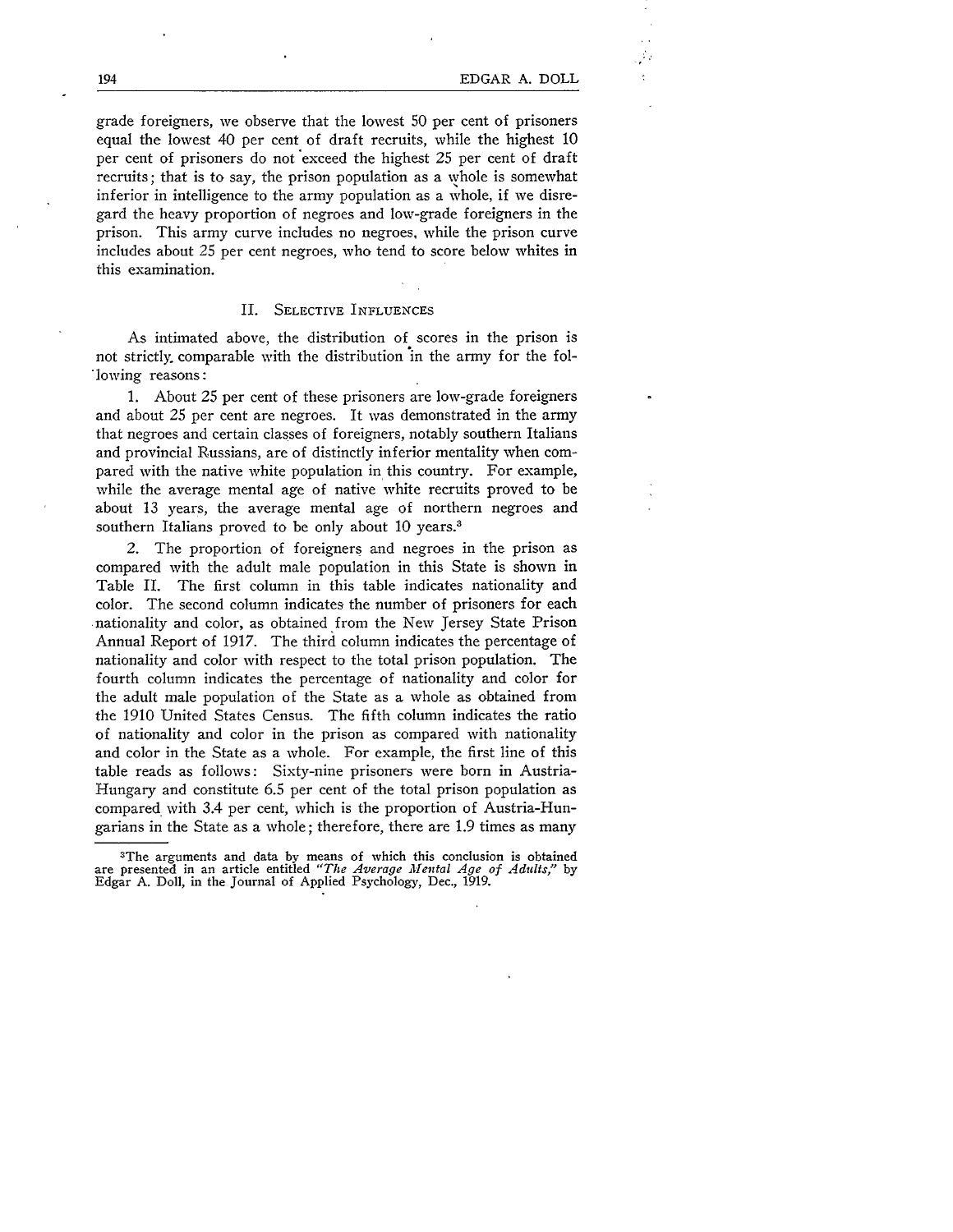#### INTELLIGENCE OF PRISONERS 195

Austria-Hungarians in the prison in proportion to the prison population as there are Austria-Hungarians in the total population of the State.

#### TABLE II

RELATIVE PROPORTIONS OF **COLORED AND** FOREIGN-BORN **ADULT MALES IN STATE** PRISON **AND** IN **STATE AT** LARGE

| Nationality            | Number<br>in Prison <sup>+</sup> | Per Cent<br>in Prison | Per Cent<br>in State <sup>5</sup> | Ratio                |
|------------------------|----------------------------------|-----------------------|-----------------------------------|----------------------|
| Austria-Hungarian  69  |                                  | 6.5                   | 3.4                               | 1.9                  |
| German  33             |                                  | <b>3.1</b>            | 7.5                               | .4                   |
| Russian-Poland  40     |                                  | 3.8                   | 5.6                               | .7                   |
| Italian  207           |                                  | 19.5                  | 7.0                               | 2.8                  |
| Other foreign-born  57 |                                  | 54                    | $\ddot{\phantom{a}}$              | $\ddot{\phantom{a}}$ |
| Native whites  406     |                                  | 38.2                  | 46.3                              | .8                   |
|                        |                                  | 23.6                  | 3.7                               | 6.4                  |

An inspection of the fifth column of Table II indicates the actual proportion of foreign-born and negroes in the prison as compared with the expected number. For example, there are proportionately about twice as many Austria-Hungarians in the New Jersey State Prison as in the State of New Jersey as a whole, there are about three times as many Italians, and about six times as many negroes. These facts are of the utmost significance for the understanding of the composition of this prison population.

In general, then, it may be said that when allowance is made for selective influences on the basis of nationality and color, the mental constitution of the prison as a whole corresponds very closely to the average intelligence of adult males of the State as a whole.

#### III. SIGNIFICANCE OF **ALPHA** TEST SCORES

The scores obtained in the Alpha Test may be transmuted into mental age equivalents on the basis of the relation of Alpha score to Binet mental age as determined in the army. Table III shows these equivalents, and indicates the number and percentage of prisoners at each equivalent mental age. In this table column one shows the Alpha score, column two the equivalent mental age, column three the number of prisoners at each mental age, column four the percentage of prisoners at each mental age, and column five the percentage of prisoners at each mental age and below.

 $\mathcal{L}^{\text{max}}_{\text{max}}$ 

<sup>4</sup>As indicated in Annual Report for 1917. 1 Calculated from United States **1910** Census.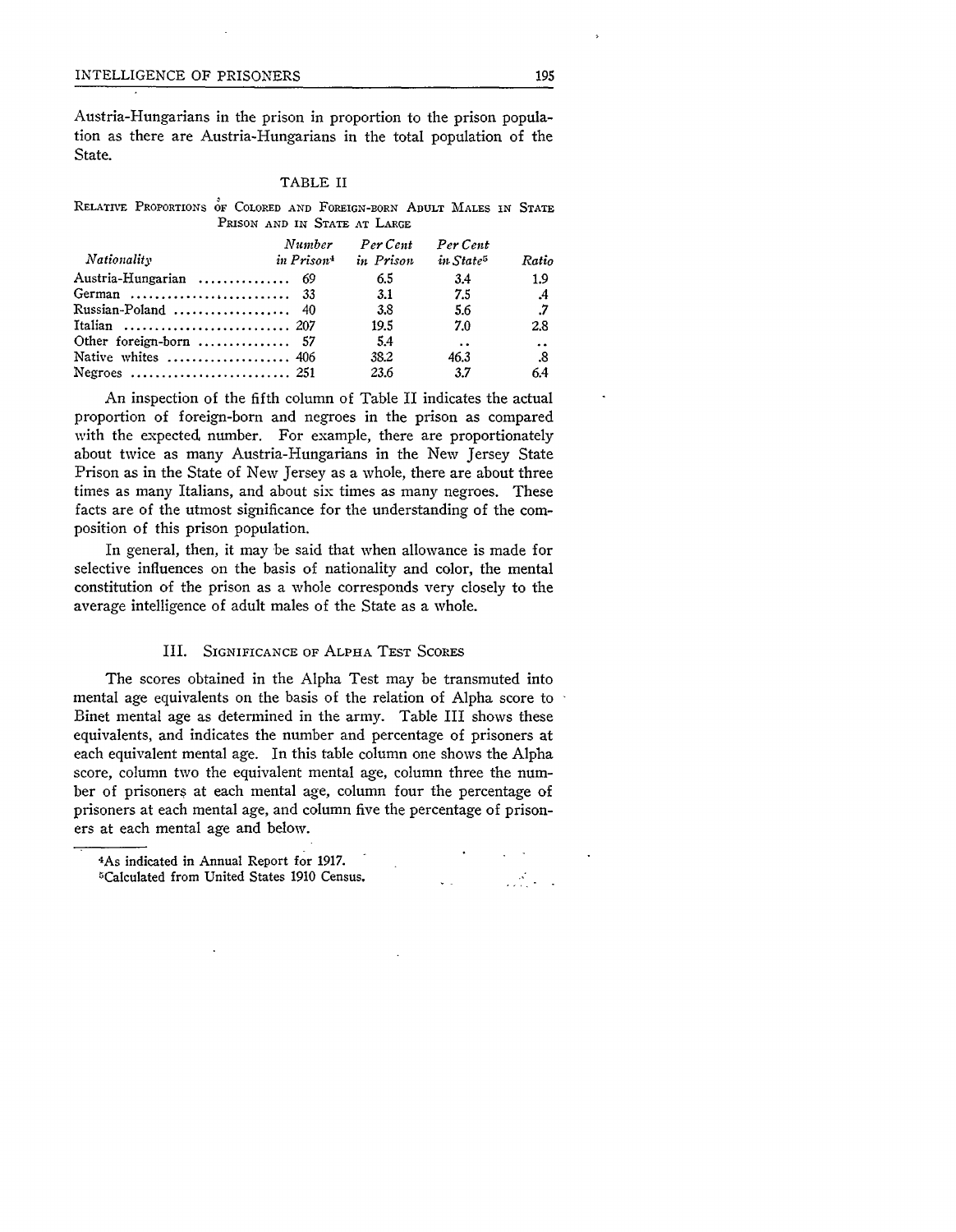#### TABLE III

DISTRIBUTION OF MENTAL AGES OF **839** PRISONERS, NEW JERSEY STATE PRISON, AS INDICATED BY ARMY GROUP TEST ALPHA

|                           | Mental Age                     | Number    |          | Per Cent<br>at Each Mental |
|---------------------------|--------------------------------|-----------|----------|----------------------------|
| Alpha Score               | <i>Equivalent</i> <sup>6</sup> | Prisoners | Per Cent | Age and Under              |
| Under $10$ ,              | 字                              | 297       | 35       | 35                         |
| $10 - 19$<br>.            | -10                            | 82        | 10       | 45                         |
| $20 - 34$<br>.            | -11                            | 102       | 12       | 57                         |
| $35 - 44$<br>. <b>.</b> . | -12                            | 72        | 9        | 66                         |
| $45 - 59$<br>.            | -13                            | 90        | 11       | 77                         |
| $60 - 74$                 | -14                            | 59        | 7        | 84                         |
| .<br>$75 - 89$            | -15                            | 47        | 6        | 89                         |
| 90-114<br>.               | 16                             | 45        | 5        | 95                         |
| 115-134<br>.              | 17                             | 25        | 3        | 98                         |
| 135-159<br>.              | 18                             | 13        |          | 99                         |
| 160-212<br>.              | 19                             |           |          | 100                        |

Alpha scores may also be transmuted into prison percentile scores based on the distribution of scores in the prison as a whole. In obtaining these percentile scores, the scores of all prisoners are arranged in ascending order of value and then grouped in intervals of 5 per cent from 0 to 100; that is, the lowest score in the prison would be 0 per cent while the highest score would be 100 per cent. The middlemost or average score would, of course, be 50 per cent. By means of this comparison the mentality of any prisoner may be compared on the scale of 100 with the mentality of all men in the prison, where 50 per cent means average. Table IV shows these equivalents. Column one of this table indicates the Alpha score and column two the equivalent percentile. It is not feasible to give the equivalent score percentiles for the adult male population outside the prison because of the complications already mentioned due to illiteracy, nationality and color. It is advisable, however, in reporting individual cases to indicate the standing of any prisoner with special relation to degree of literacy, nationality or color, based on standards for adult males outside the prison.

The fallacy of distribution has been committed so frequently in the application of local psychological results to criminology as a whole, that instead of concluding this article with a summary of the main

<sup>\*</sup>Means mental age uncertain because of illiteracy in Alpha test. This usually signifies mental age under 10 years.

*<sup>6</sup>Exantines Guide for Psychological Examining in the Army,* Washington, 1918, page 91. The mental age equivalents used in this article are interpolations<br>from the "Table of Equivalent Scores," Appendix A, and are thought to be<br>more accurate than those given in the "Basis for the Assignment of Grades."